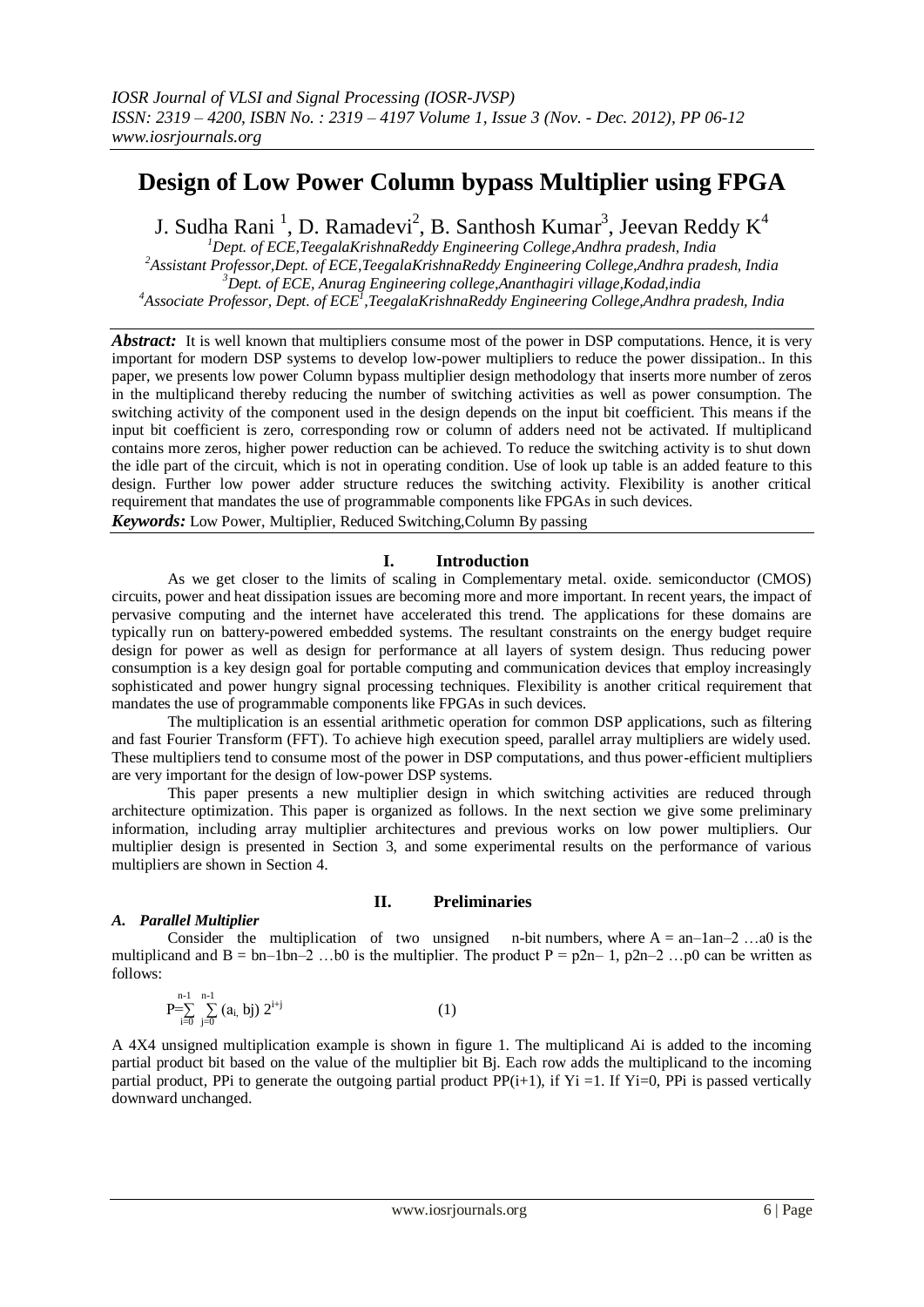# *Design of Low Power Column bypass Multiplier using FPGA*

| A - |                         |                                                                                                                                         |                                                                                                                                                                |                | a3 a2 a1 a0                                                                                                                             |       |
|-----|-------------------------|-----------------------------------------------------------------------------------------------------------------------------------------|----------------------------------------------------------------------------------------------------------------------------------------------------------------|----------------|-----------------------------------------------------------------------------------------------------------------------------------------|-------|
| B - |                         |                                                                                                                                         |                                                                                                                                                                |                | b3 b2 b1 b0                                                                                                                             |       |
|     |                         |                                                                                                                                         | $a_3$ <sup>*</sup> $b_1$ $a_2$ <sup>*</sup> $b_1$ $a_1$ <sup>*</sup> $b_1$ $a_0$ <sup>*</sup> $b_1$<br>$a_3$ * $b_2$ $a_2$ * $b_2$ $a_1$ * $b_2$ $a_0$ * $b_2$ |                | $a_3$ <sup>*</sup> b <sub>0</sub> $a_2$ <sup>*</sup> b <sub>0</sub> $a_1$ <sup>*</sup> b <sub>0</sub> $a_0$ <sup>*</sup> b <sub>0</sub> |       |
|     | $P_7$ $P_6$ $P_5$ $P_4$ | $a_3$ <sup>*</sup> b <sub>3</sub> $a_2$ <sup>*</sup> b <sub>3</sub> $a_1$ <sup>*</sup> b <sub>3</sub> $a_0$ <sup>*</sup> b <sub>3</sub> | $P_3$                                                                                                                                                          | P <sub>2</sub> | $P_1$                                                                                                                                   | $P_0$ |

Figure 1. A 4×4 multiplication example



Figure 2. A 4×4 Braun multiplier.

An array implementation, known as the Braun multiplier , is shown in Figure 2. In the 4x4 Braun multiplier, the multiplier array consists of 3 rows of carry-save adders(CSAs), in which each row contains 3 full adders(FAs). Each FA has three inputs and two outputs: the sum bit and the carry bit. 3 FAs in the first CSA row that have only two valid inputs can be replaced by 3 half adders(HAs) and 3 FAs in the last row can be constructed as a 3-bit ripple-carry adder. On the other hand, the Baugh-Wooley multiplier uses the same array structure to handle 2's complement multiplication, with some of the partial products replaced by their complements. The multiplier array consists of  $(n-1)$  rows of carry-save adders  $(CSA)$ , in which each rows contains (n–1) full adders (FA). The last row is a ripple adder for carry propagation. In this paper, we shall propose a low power design for this multiplier.

#### *B. Related Research*

The power dissipation in CMOS circuit has several components that are usually estimated on the device parameters of the technology used. The total power in the circuit is given by the following equation,

*Ptotal* = *Pswitching* + *Pshortcircuit* + *Pstatic* +*Pleakage* (2)

where Pswitching is switching component of the power and it is a dominating component in these calculations. Pshortcircuit is the power dissipated due to the fact thatduring the circuit operation PMOS and NMOS transistors of CMOS gate become simultaneously during the transition at the input level, static consumption is from the leakage current For static power dissipation,the consumption is proportional to the number of the used transistors.

For dynamic power dissipation, the consumption is obtained from the charging and discharging of load capacitance. The average dynamic dissipation of a CMOS gate is given by equation 3.



where CL is the load capacitance, fp is the clock frequency, VDD is the power supply voltage and N is the number of switching activity in a clock cycle.



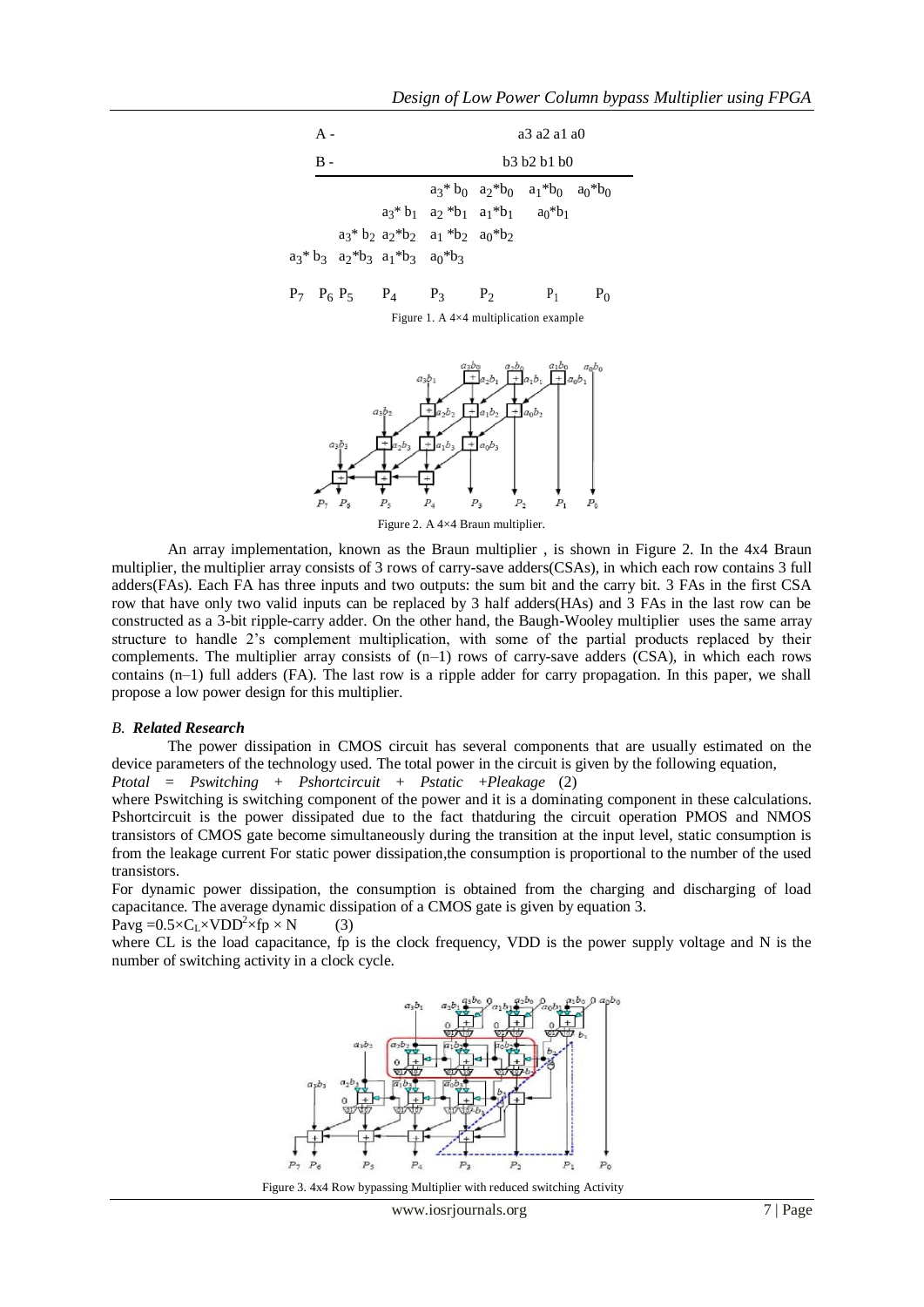Thus, the power consumption can be reduced if one can reduce the switching activity of a given logic circuit without changing its function. An obvious method to reduce the switching activity is to shut down the idle part of the circuit, which is not in operating condition.

Figure 3 shows the 4 X 4 row bypassing architecture with reduced switching. The design included  $(n-1)(n-1)$ full adders,  $2\times(n-1)\times(n-1)$  multiplexers, and  $3\times(n-1)\times(n-1)$  three state gates.



Figure 4 shows the Row Bypassing Adder Cell (RA) when the corresponding partial product is zero, the RA disabled unnecessary transitions and bypassed the inputs to outputs. The demerit of this technique is that it needs extra correction circuitry shown in triangle. Structure of the full adder is complex as well.

The Braun multiplier removes the extra correction circuitry needed. Also, number of adders is less. But, the limitation of this technique is that it cannot stop the switching activity even if the bit coefficient is zero that ultimately results in unnecessary power dissipation.

### **III. The Proposed Design**

The switching activity of the component used in the design depends on the input bit coefficient. This means if the input bit coefficient is zero, corresponding row or column of adders need not be activated. If multiplicand contains more zeros, higher power reduction can be achieved.

Instead of bypassing rows of full adders, we propose a multiplier design in which columns of adders are bypassed. In this approach, the operations in a column can be disabled if the corresponding bit in the multiplicand is 0.

There are two advantages of this approach. First, it eliminates the extra correcting circuit as shown in Figure 3.Second, the modified FA is simpler than that used in the row-bypassing multiplier, as shown in Figure  $7(a)$ .Consider the multiplication shown in Figure 5, which executes  $1010\times1111$ . Note that, in the first and third diagonals (enclosed by dashed lines), two out of the three input bits are 0: the "carry" bit from its upper right FA, and the partial product aibj (note that  $a0 = a2 = 0$ ).

As a result, the output carry bit of the FA is 0, and the output sum bit is simply equal to the third bit, which is the "sum" output of its upper FA. Now, consider another multiplication of 1111 x 1000. Since multiplicand contains no zero, all columns will get switched and consume more power. High power reduction

*A. Basic Idea*



Can be achieved if the multiplicand contains more number of zeros than 1's.In this approach we propose Booth Recoding unit which will force multiplicand to have number of zeros,if does not have a single zero.The advantage here is that if multiplicand contains more successive number of ones then booth-recoding unit converts these ones in zeros.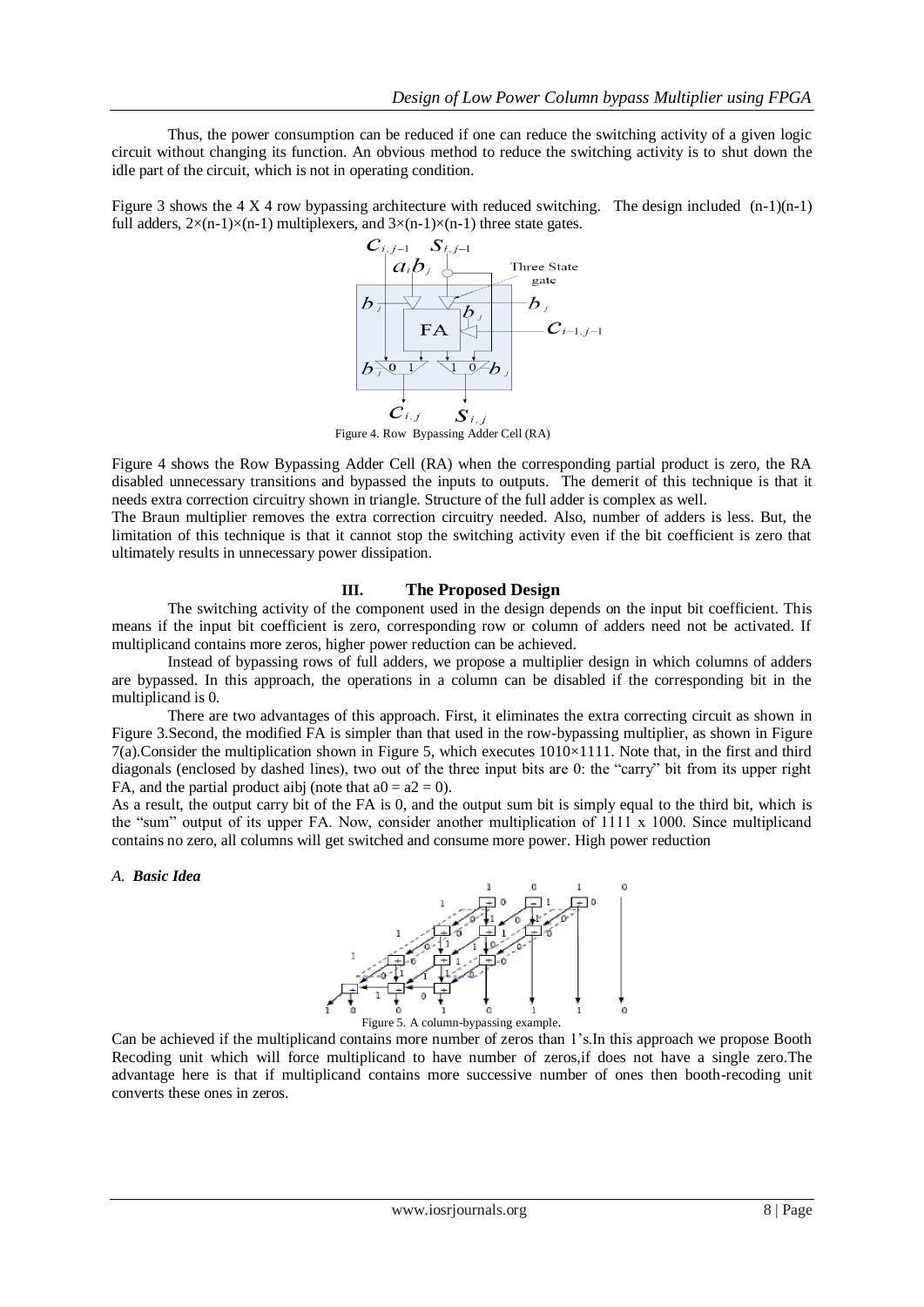# *B. Multiplier Design*

The low power multiplier can be constructed as shown in figure 7. It is organized in three units as Detection of Zero Unit, Booth Recoding Unit and Multiplication Unit.



Figure 6. Proposed multiplier architecture

#### **Detection of zero units:**

This unit scan the number of zeros and their respective position in the multiplicand, so as to bypass the corresponding column. If multiplicand contain at least one zero then it will feed the column bypass multiplier and multiplication will be performed using column bypassing. If multiplicand does not contain zero, multiplicand will be given to the Booth Recoding Unit and after that multiplication will perform.

### **Booth Recoding Unit:**

This unit chooses force the multiplicand to have greater number of zeros in case multiplicand does not have zero using Booth Table 1.

|                     |         | Table 1: - Booth Recoding Table |
|---------------------|---------|---------------------------------|
| <b>Multiplicand</b> |         | <b>Version of multiplier</b>    |
| Bit i               | Bit i-1 | selected by bit i               |
|                     |         | 0 X M                           |
|                     |         | $+1$ X M                        |
|                     |         | $-1$ X M                        |
|                     |         | X M                             |

### **Column Bypassing Multiplier :**

The column bypassing multiplier is constructed as follows. First, the modified HA cell is shown in Figure 7(b). Note that we only need two three-state gates and one multiplexor in this design. If aj = 0, the HA will be disabled. For a Braun multiplier, there are only two inputs for each FA in the first row (i.e., row 0). Therefore, when  $a<sub>i</sub> = 0$ , the two input of FA0,j are disabled, and thus it output carry bit will not be changed. Therefore, all three inputs of FA1,j are fixed, which prohibit its output from changing.



Figure 7: (a) Modified FA cell for column bypassing multiplier. (b) Modified HA cell for column bypassing multiplier.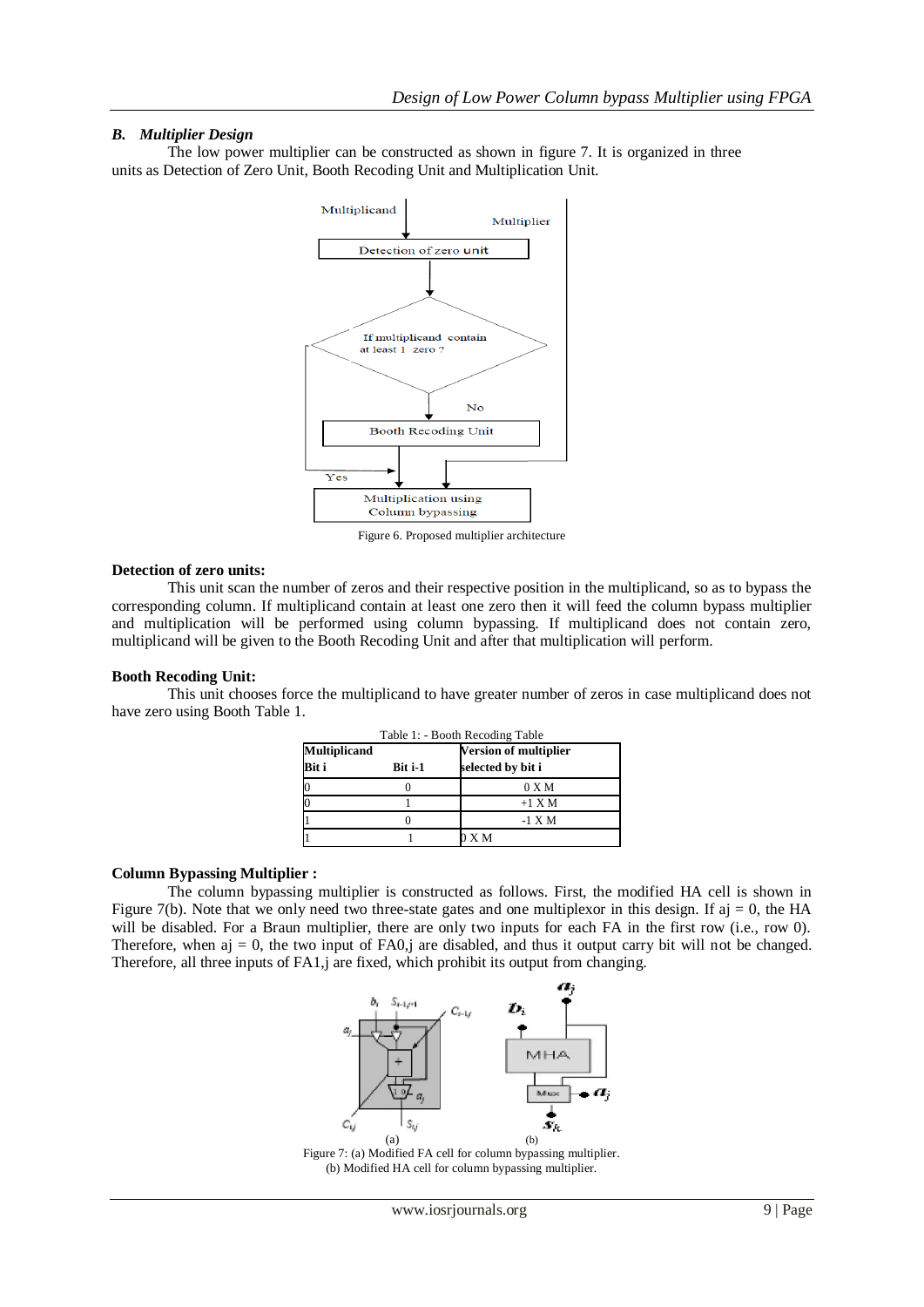The total number of full adders required to design column bypass multiplier are  $n*(n-2)$ . The total number of half adders required to design column bypass multiplier are n.The total number of tristate buffers required to design column bypass multiplier are  $2^*n^*(n-1)$ . The total number of 2 TO 1 Multiplexers required to design column bypass multiplier are  $(n-1)*(n-1)$ .

Figure 8 shows the 4×4 low power multiplier structure. This technique will be very useful as we go for higher width of the multiplicand specially when there are successive numbers of ones.if multiplicand contain at least one zero ,it does not uses the Booth recoding unit and if multiplicand is "11" then only it will use Booth recoding table shown in table 1.so we do not need sign bit circuitry.



Figure 8. A 4×4 multiplier structure.

### **IV. Experimental Results**

In order to evaluate the performance of 32-bit low power parallel multiplier, we implement all these designs on Spartan 3E FPGA. We compare the performance of this design with array multiplier and row bypassing multiplier. The design was synthesized on Xilinx 9.2i.Synthesized results on Xilinx XST are shown below in table 2 and 3 respectively. Simulation resultsfor the array multiplier are given in figure 9 and for proposed multiplier is given in figure 10.

Thus this method uses more number of slices compared to earlier methods. However, since number of logic elements available is large in most of the today.s FPGA this is not considered as a negative point, since power reduction is a prime goal. Theexperimental results show that the row-bypassing design and the array bypassing design actually consume more power due to the extra bypassing logic and our proposed design reduces the powerdissipation. Simulation results for the array multiplier and Row Bypassing multiplier are given in figure 9,10 and for proposed multiplier is given in figure 11.

|                    | Table 2.- Synthesis results on AI Owel 1001 |             |            |  |  |  |  |  |
|--------------------|---------------------------------------------|-------------|------------|--|--|--|--|--|
| <b>Multiplier</b>  | Array                                       | Row Bypass  | Proposed   |  |  |  |  |  |
| Type(32bit)        | Multiplier                                  |             |            |  |  |  |  |  |
| <b>Vendor</b>      | Xilinx                                      | Xilinx      | Xilinx     |  |  |  |  |  |
| Device and         | Spartan 3E                                  | Spartan 3E  | Spartan 3E |  |  |  |  |  |
| Family             |                                             |             |            |  |  |  |  |  |
| <b>Estimate</b>    | 87.636nsec                                  | 114.677nsec | 80.870nsec |  |  |  |  |  |
| <b>Delay</b>       |                                             |             |            |  |  |  |  |  |
| Total memory       |                                             |             |            |  |  |  |  |  |
| usage              | 299.736 MB                                  | 198.008MB   | 181.528MB  |  |  |  |  |  |
| <b>Power</b>       | 264 mW                                      | 184.77 mW   | 169.57mw   |  |  |  |  |  |
| <b>Dissipation</b> |                                             |             |            |  |  |  |  |  |

| Table 2:- Synthesis results on XPower Tool |  |  |  |  |  |  |  |  |  |  |
|--------------------------------------------|--|--|--|--|--|--|--|--|--|--|
|--------------------------------------------|--|--|--|--|--|--|--|--|--|--|

# Table 3: - Synthesis results on Xilinx ST

| Multiplier (32x32) | <b>Number of LUTs</b> |
|--------------------|-----------------------|
| Without bypassing  | 2015                  |
| Row Bypassing      | 2960                  |
| Proposed           | 2014                  |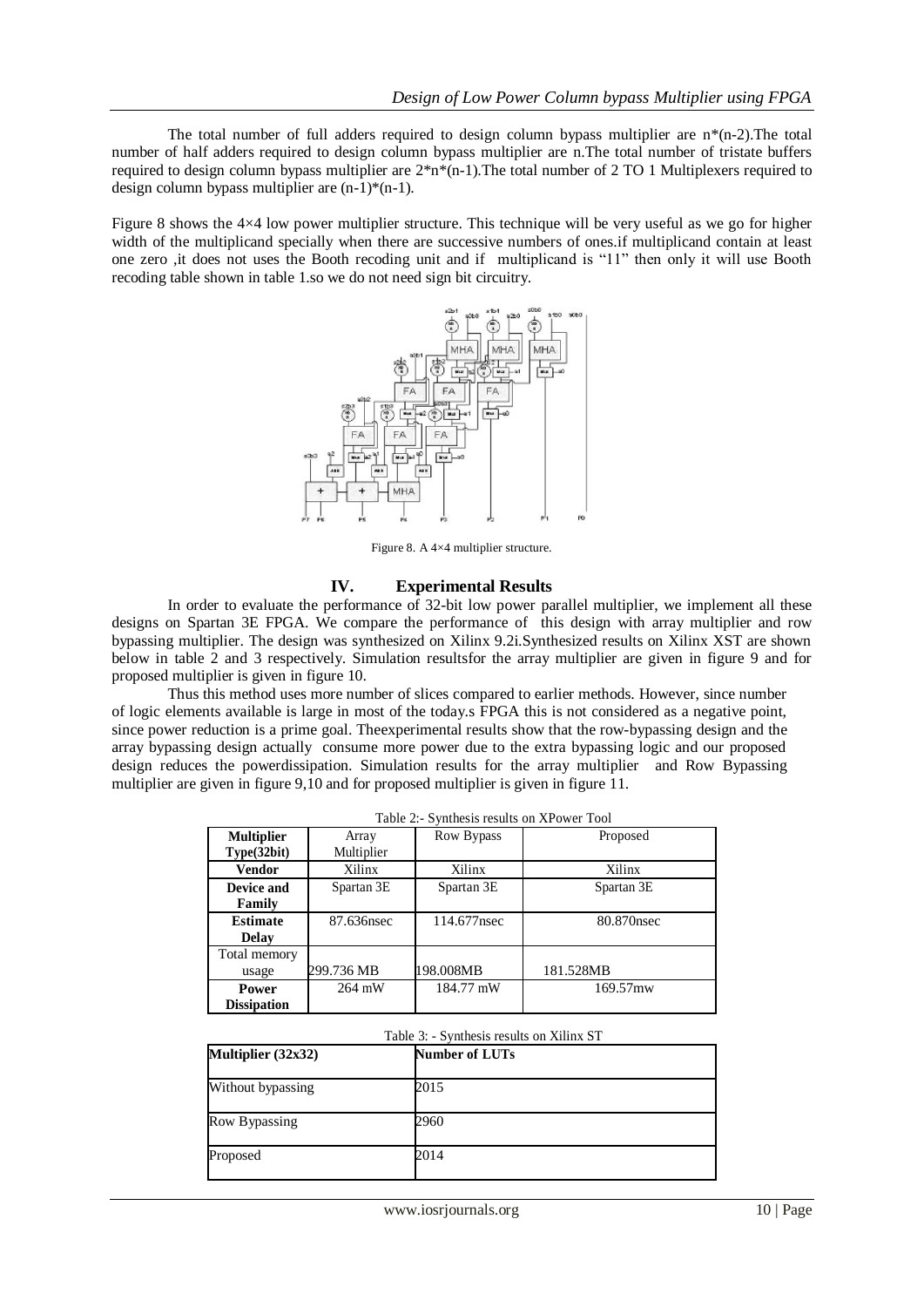| E File Edit View Project Source Process Test-Bench Smulation Window Help                                                                                                                              |     |     |     |                  |     |  |
|-------------------------------------------------------------------------------------------------------------------------------------------------------------------------------------------------------|-----|-----|-----|------------------|-----|--|
| <b>EDBEALSERX AN REPAXXA BINEBUDEAY : MWITH</b>                                                                                                                                                       |     |     |     | ■ ? 旧日日 春気まます 30 |     |  |
| <b>Ξ일클일 ▲%%%☆ @ ※ : 소설   ‡ ☆ ↑ 집    ५ ▶ ア- 100 - ▽ ne ▽</b>                                                                                                                                           |     |     |     |                  |     |  |
| <b>Sources</b>                                                                                                                                                                                        |     |     |     |                  |     |  |
| Sources for: Behavioral Simulation<br><b>Current Simulation</b><br>Time: 1000 ns<br>$5$ row3                                                                                                          |     | 880 | 910 | 940              | 970 |  |
| E C xc3:500e-4fg320<br><b>D 84</b> a[31.0]                                                                                                                                                            | 3.5 |     |     |                  |     |  |
| B R to braun, vind - behavior (G:/<br><b>0 8 b 31:0</b><br>B Nut brain 8 Behaviora                                                                                                                    | 3.  |     |     |                  |     |  |
| $\blacksquare$ $\blacksquare$ preduct(63.0)                                                                                                                                                           | 6.  |     |     |                  |     |  |
| <b>Rit</b> Sources et Snapohol <b>Th</b> Libraries<br>Processes<br>E-Citb_braun_vind-tb_braun_vind-b<br>$\mathbb{N}$ : [31:0]<br>$\partial$ (b [31:0]<br>Xproduct [63.0]<br>E-Bout-braun_8-Behavioral |     |     |     |                  |     |  |

Figure 9(a) simulation results for 32-bit array multiplier

|                      |                             | Voltage (V Current (m) | Power (m |  |
|----------------------|-----------------------------|------------------------|----------|--|
| Quiescent            |                             | 2.00                   | 5.00     |  |
| <b>Total Pow</b>     |                             |                        | 264.00   |  |
| Startup Curr         |                             | 0.00                   |          |  |
|                      | Battery Capacity (mA Hours) |                        | 0.00     |  |
| Battery Life (Hours) |                             |                        | 0.00     |  |
|                      |                             |                        |          |  |
|                      |                             |                        |          |  |
|                      |                             |                        |          |  |
|                      |                             |                        |          |  |
|                      |                             |                        |          |  |

Figure 9(b) simulation results for 32-bit array multiplier

| DDBIO & XQQX QO Q DPAXX A B A BOD P A Y M B<br>│□일곱일│★%%%④※‼ ₾@ ↑☆↑■Ⅱ€▶♪ POO vm vm<br>Sources                                                                                                                                                   |             |                                                                      |    |    | ■ ? : 雷雷図 審問課題に30 |
|-------------------------------------------------------------------------------------------------------------------------------------------------------------------------------------------------------------------------------------------------|-------------|----------------------------------------------------------------------|----|----|-------------------|
| Sources for Behavioral Smulation v<br><b>Current Smulation</b><br>Time: 1000 ns<br>B <mark>N</mark> top generic rbn b+^                                                                                                                         |             |                                                                      | 10 | 20 | 30                |
| El Quat-top_generic_row<br><b>B</b> 81 inp1[31:0]                                                                                                                                                                                               | 3           |                                                                      |    |    |                   |
| The module to viral beh<br><b>D</b> 81 inp2(31:0)<br>The top to whole behavior (B: w                                                                                                                                                            | 3           |                                                                      |    |    |                   |
| <b>D B4</b> prodi63:00                                                                                                                                                                                                                          | 6           |                                                                      |    |    |                   |
| <b>Of Sources and Shapshot In Libraries</b><br><b>Processes</b><br>B top generic r b m to vhd top<br>$\mathbf{X}$ rei [31:0]<br>$X = 231.0$<br>X and [63.0]<br>El Bout - top_generic_row_by_m.<br>v Sm Hierarchy - I<br><sup>i</sup> l Pocesses | $>$ < $>$ < | Without Concerns. <b>Chairman and the second of The Constitution</b> |    |    |                   |

Figure 10(a) simulation results for 32-bit Row Bypassing multiplier

|                             | Voltage [V] | Current (mA) | Power (mW) |
|-----------------------------|-------------|--------------|------------|
| Vccint                      | 1.2         |              |            |
| Dynamic                     |             | 17.60        | 21.12      |
| Quiescent                   |             | 26.91        | 32.29      |
| <b>Vccaux</b>               | 2.5         |              |            |
| Dynamic                     |             | 0.00         | 0.00       |
| Quiescent                   |             | 18.00        | 45.00      |
| Vcco25                      | 2.5         |              |            |
| Dynamic                     |             | 32.54        | 81.36      |
| Quiescent                   |             | 2.00         | 5.00       |
| <b>Total Power</b>          |             |              | 184.77     |
| Startup Current (mA)        |             | 0.00         |            |
| Battery Capacity (mA Hours) |             |              | 0.00       |
| Battery Life (Hours)        |             |              | 0.00       |
|                             |             |              |            |

Figure 10(b) simulation results for 32-bit Row Bypassing multiplier